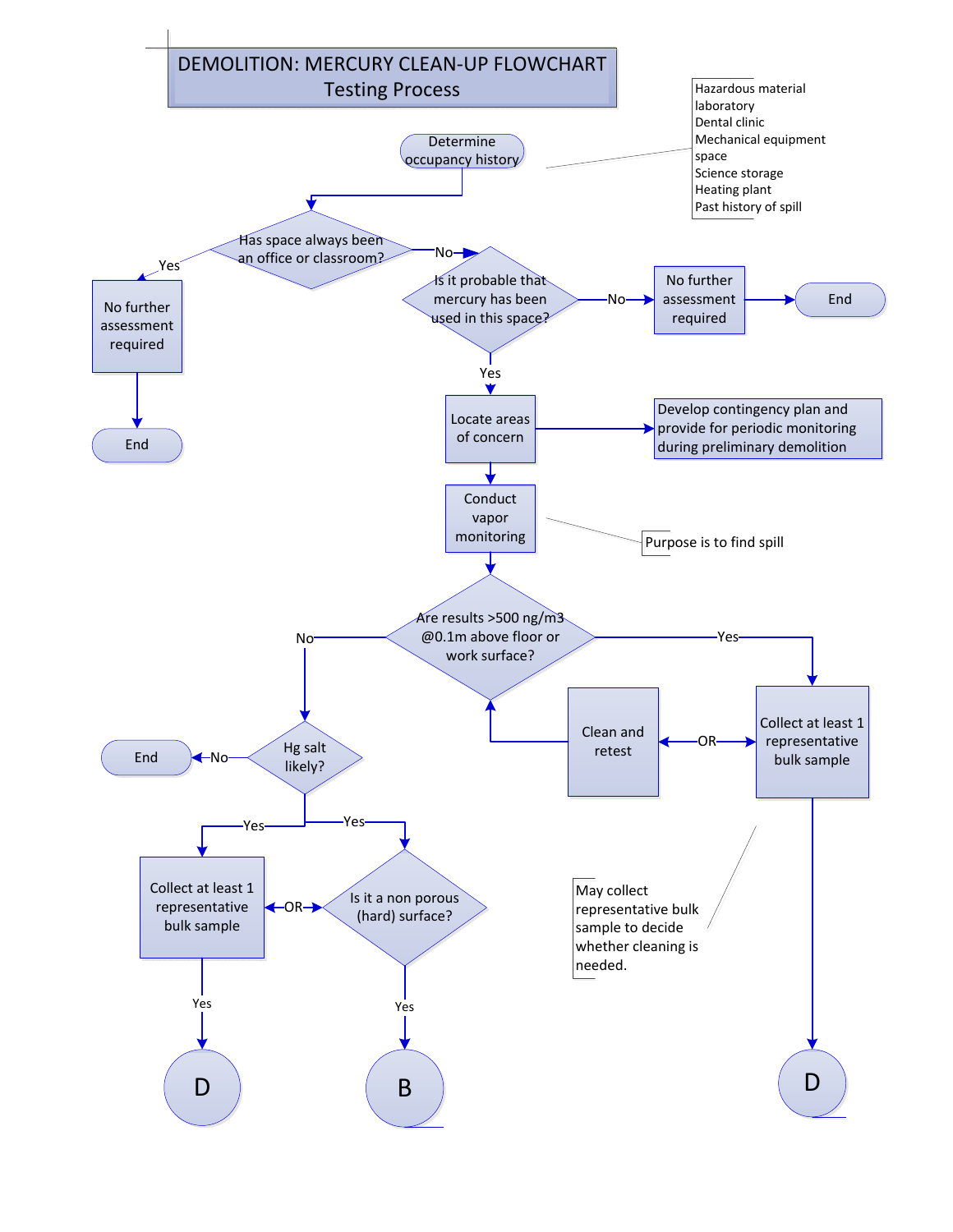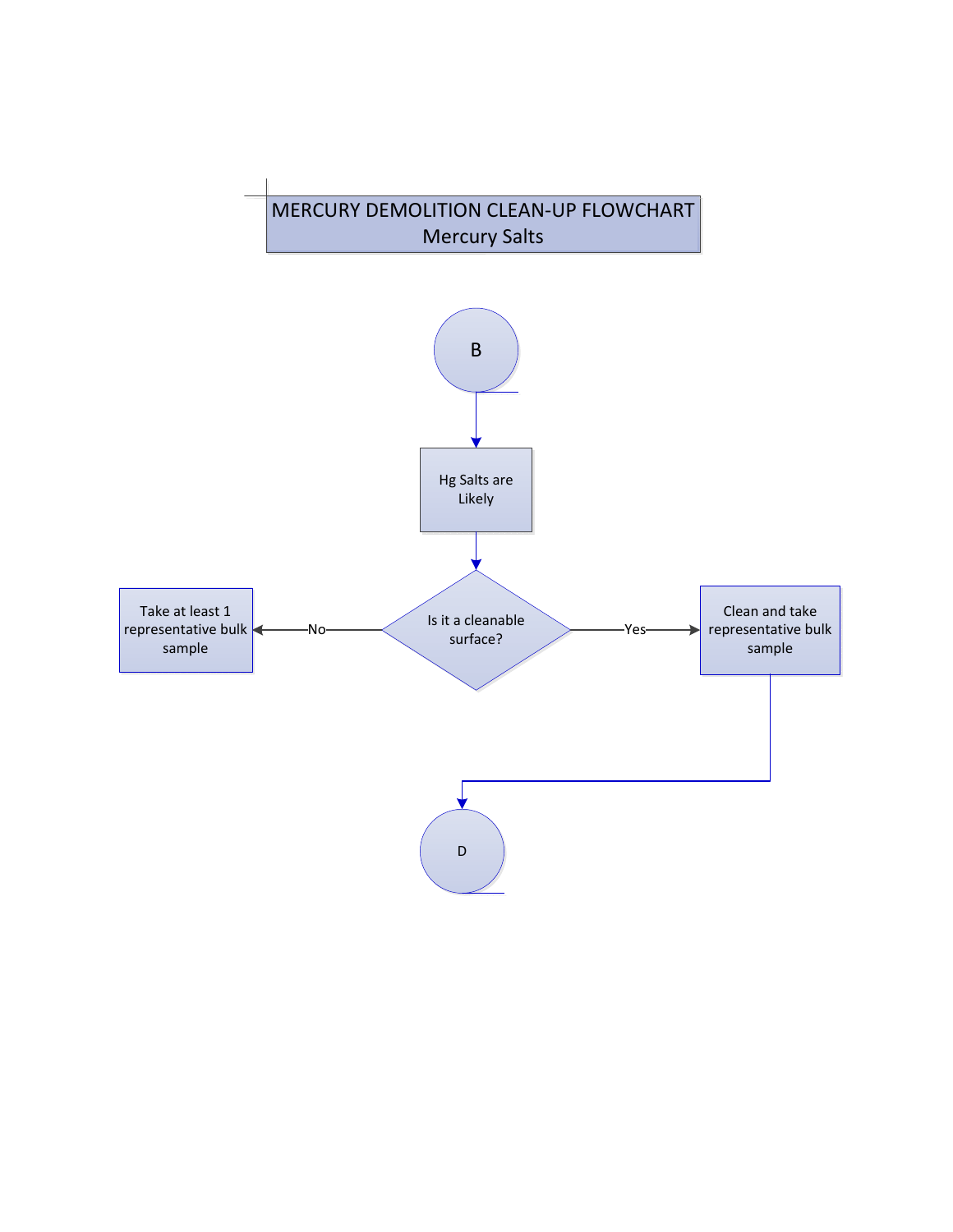## MERCURY DEMOLITION CLEAN-UP FLOWCHART Disposal Options

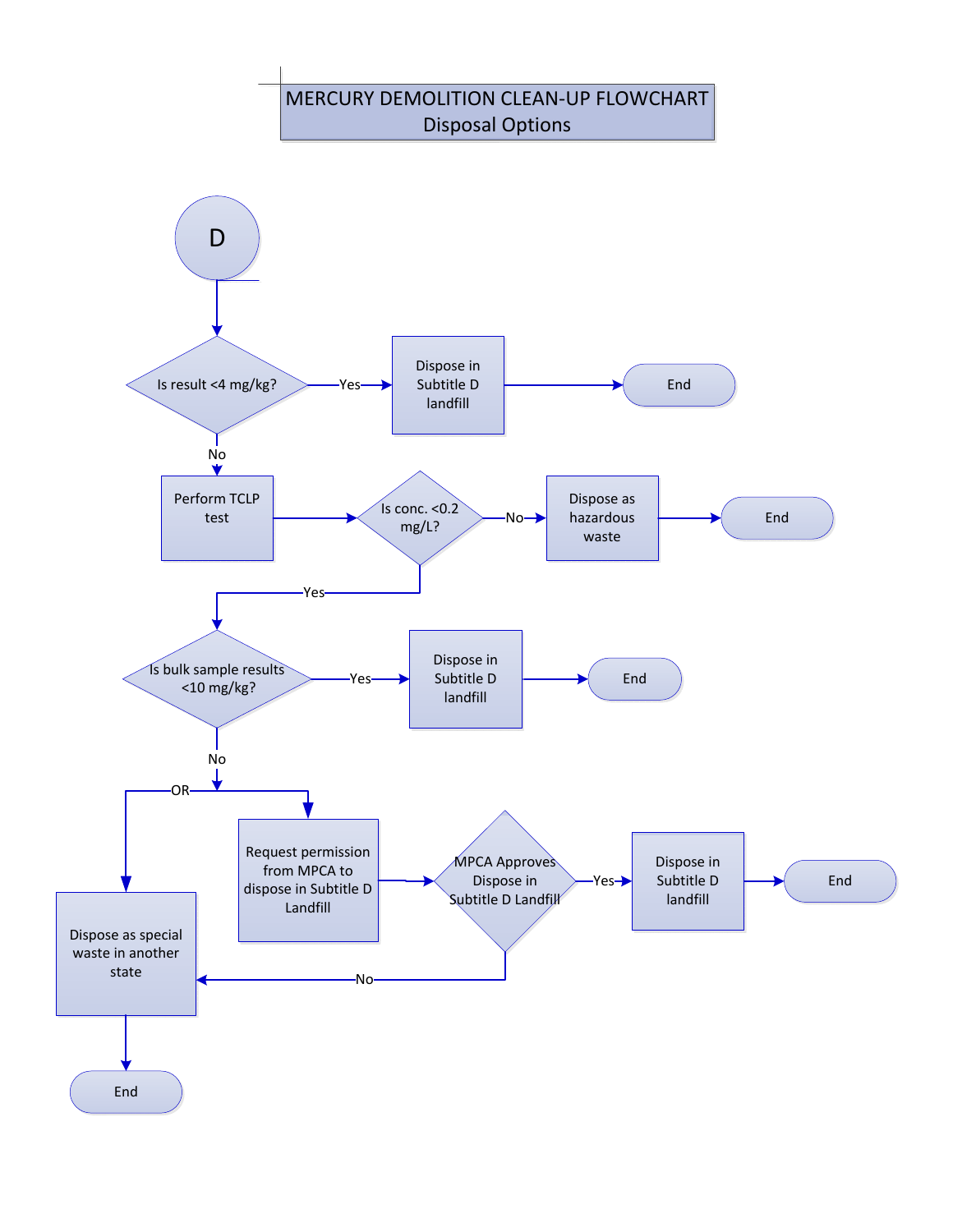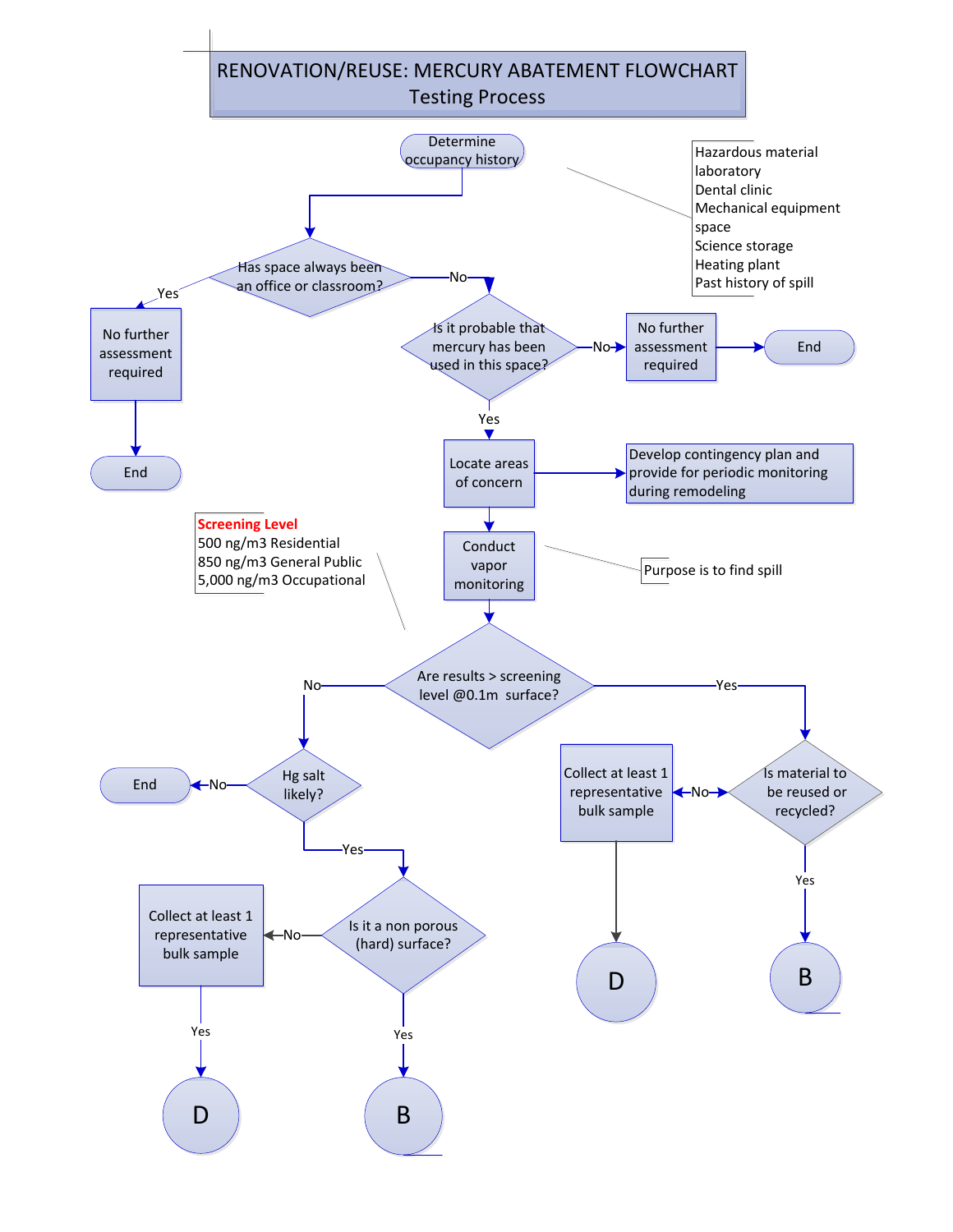## B RENOVATION/REUSE: MERCURY ABATEMENT FLOWCHART Cleaning Process Clean and retest Are results > screening **Screening Level** 500 ng/m3 Residential 850 ng/m3 General Public 5,000 ng/m3 Occupational